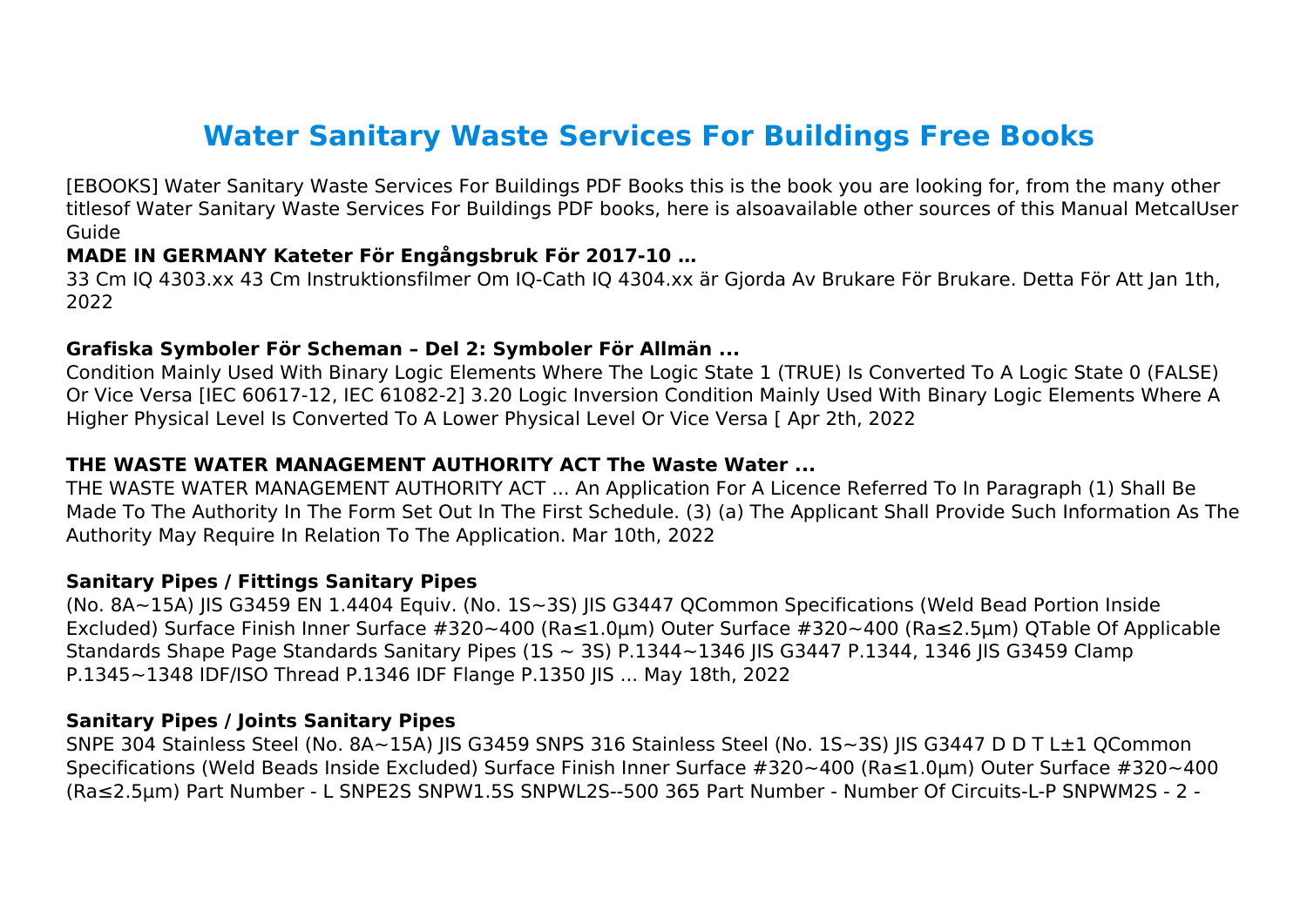# 272 - P150 QVolume Discount Rate Quantity 1~4 5 ... Apr 11th, 2022

## **Omni Waste Oil Fired Heaters - Waste Oil Heaters | Waste ...**

EconoHeat 5714 E.First Avenue Spokane Valley WA 99212 (800)255-1363 Www.econoheat.com Rev 12/2013 By WASTE OIL FIRED HEATERS Installation, Operation, And Service Instructions Manual 240v 350,000 BTU Thank You And Congratulations On Your Purchase Of An Omni Waste Oil Fired Heater. Jan 1th, 2022

## **SECTION 221316 - SANITARY WASTE AND VENT PIPING**

Devices, And ASTM C 564, Rubber Sleeve. C Steel Pipe: ASTM A 53/A 53M, TypeE Or S, Grade A Or B, Schedule40, Galvanized. Include Ends Matching Joining Method. 1. Drainage Fittings: ASME B16.12, Galvanized, Threaded, Cast-iron Drainage Pattern. 2. Pressure Fittings: A. Steel Pipe Nipples: ASTMA 733, Made Of ASTMA 53/A 53M Or ASTM A 106 ... Jan 14th, 2022

## **GUIDE SPECIFICATION SANITARY WASTE AND VENT PIPING …**

.1 CAN/CSA-B70-12: Cast Iron Soil Pipe, Fittings, And Means Of Joining. .2 CAN/CSA-B602-10: Mechanical Couplings For Drain, Waste, Vent Pipe And Sewer Pipe. .3 CAN/ULC S102.2-10 Standard Method Of Test For Surface Burning Characteristics Of Building Materials And Assemblies SPEC NOTE: I Jun 11th, 2022

# **SECTION 15150 SANITARY WASTE AND VENT PIPING PART 1 ...**

Jan 14, 2019 · B. Hub-and-Spigot, Cast-Iron Soil Pipe: ASTM A 74, Service And Extra Heavy Classes. Include ASTM C 564 Rubber Gasket, With Dimensions Required For Pipe Class, For Each Hub. SECTION 15150 SANITARY WASTE AND VENT PIPING Clark County DOA Standard Specifications – 15150 Ver. 1.0 January 14, 2019 Page 3 Of 21 C. Hub-less, Jan 17th, 2022

# **ASHRAE STANDARD Energy Standard For Buildings Except Buildings**

6.5.4.5 Pipe Sizing. All Chilled-water And Condenser-water Piping Shall Be Designed Such That The Design Flow Rate In Each Pipe Segment Shall Not Exceed The Values Listed In Table 6.5.4.5 For The Appropriate Total Annual Hours Of Opera-tion. Pipe Size Selections For Systems That Operate Under Vari- Feb 6th, 2022

# **IBM Smarter Buildings: Buildings As Power Plants**